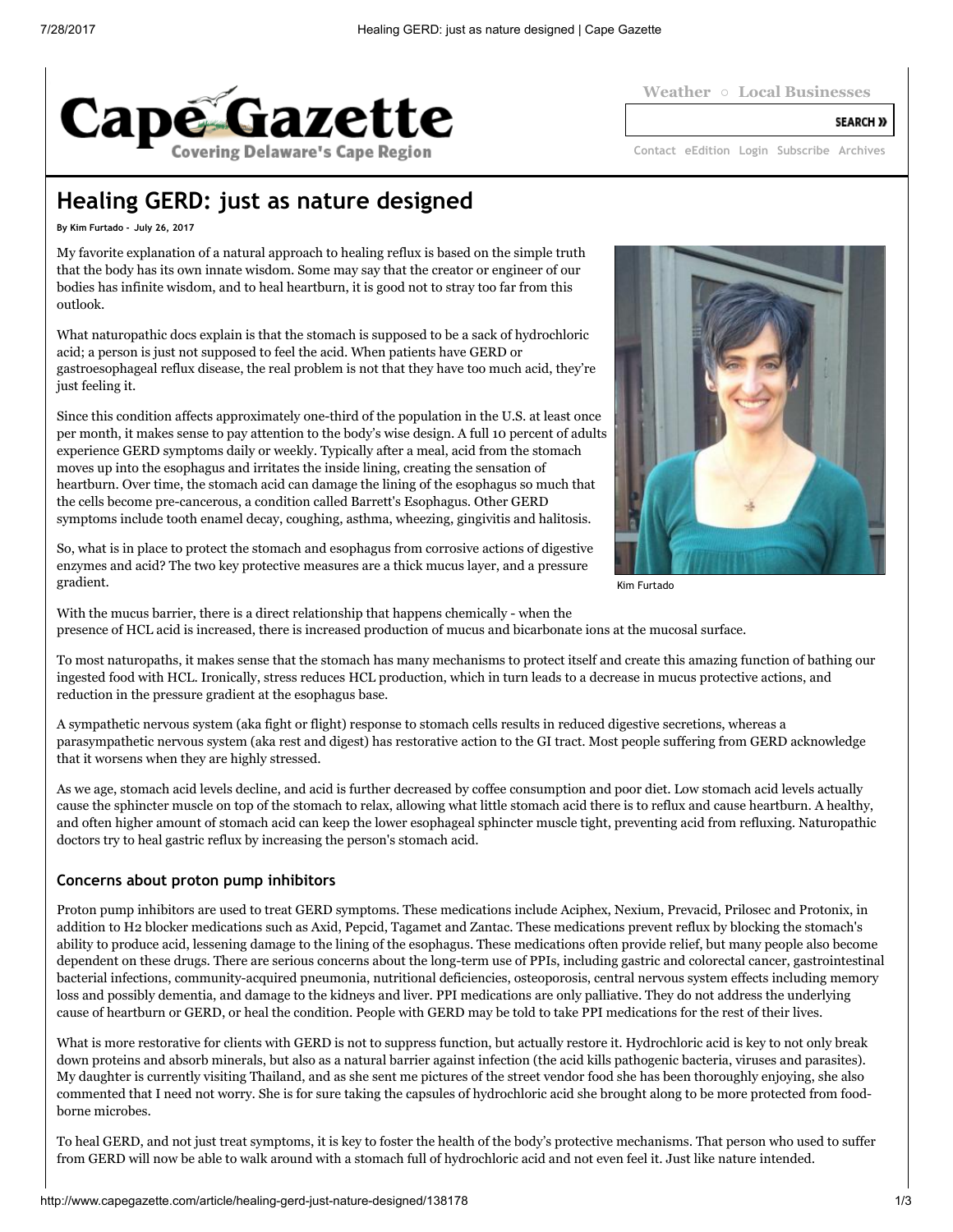### Natural remedies that heal reflux

Dietary changes as well as nutrient and herbal supplementation can heal GERD symptoms. Before taking supplements, consider consulting with a naturopathic doctor about getting a blood test to evaluate food allergies, or doing an elimination diet to see if symptoms improve when you remove potentially allergenic foods. Often, avoiding dairy products, citrus fruits, tomatoes, chocolate, caffeine, peppermint, fatty foods and alcohol can heal the issue. Other natural products used to alleviate GERD symptoms include:

- Betaine HCL to add acid to the stomach.
- Deglycerinated licorice to soothe the lining of the esophagus and prevent further complications of GERD such as Barrett's esophagus.
- Digestive enzymes to help digest food better.
- Marshmallow, slippery elm, plantain, aloe and other demulcent (soothing) herbs.
- Chiropractic visceral manipulation, a form of gentle bodywork to help alleviate GERD symptoms with a hiatal hernia.

Kim Furtado, ND, is a naturopathic doctor at Quakertown Wellness Center in Lewes. She specializes in science-based, patient-focused, natural medicine. For more information or to make an appointment, call 302-945-2107 or go to www.DrKimFurtado.com [\(http://www.DrKimFurtado.com\)](http://www.drkimfurtado.com/) .

#### MOST POPULAR

| Woman falls from children's ride at   | (7, 377) |
|---------------------------------------|----------|
| On the rocks                          | (6, 435) |
| Police: Rehoboth man crashes moped    | (5,608)  |
| Real estate scams hit Cape Region     | (4,947)  |
| Beebe announces \$10 million gift for | (4, 492) |
| Sussex officials revising rules for   | (3,954)  |
| Trip to grocery store turns into      | (3,647)  |
| Rehoboth receives no bids on City     | (2, 133) |
| Milton residents outraged over        | (2,065)  |
| Beebe lists 16.5-acre parcel for sale | (2,010)  |
|                                       |          |

0 Comments

Sort by Newest



Add a comment...

Facebook [Comments](https://developers.facebook.com/docs/plugins/comments/?utm_campaign=social_plugins&utm_medium=offsite_pages&utm_source=comments_plugin) Plugin

## Sponsored Content



[Walmart's](http://grocery.walmart.com/usd-estore/m/home/anonymouslanding.jsp?adid=1500000000000039644270&veh=dsp&utm_content=00c628245987fc9079ee135ced192ad025&wmlspartner=outbrain) Great Grocery Prices, Now Made Even Easier Walmart



Shoppers Are Getting [Unbelievable](https://tophatter.com/?source=affiliate&campaign=outbrain&ad_group=outbraindesktop_shoppers) Deals With This Little-Known Site **Tophatter** 



[Revolutionary](http://healthandstylemag.com/how-to-make-your-skin-become-poreless-and-pixel-perfect-otb/) HD Finishing Powder Gives You Filter-Flawless Skin PERFECT SELFIE on Health & Style magazine